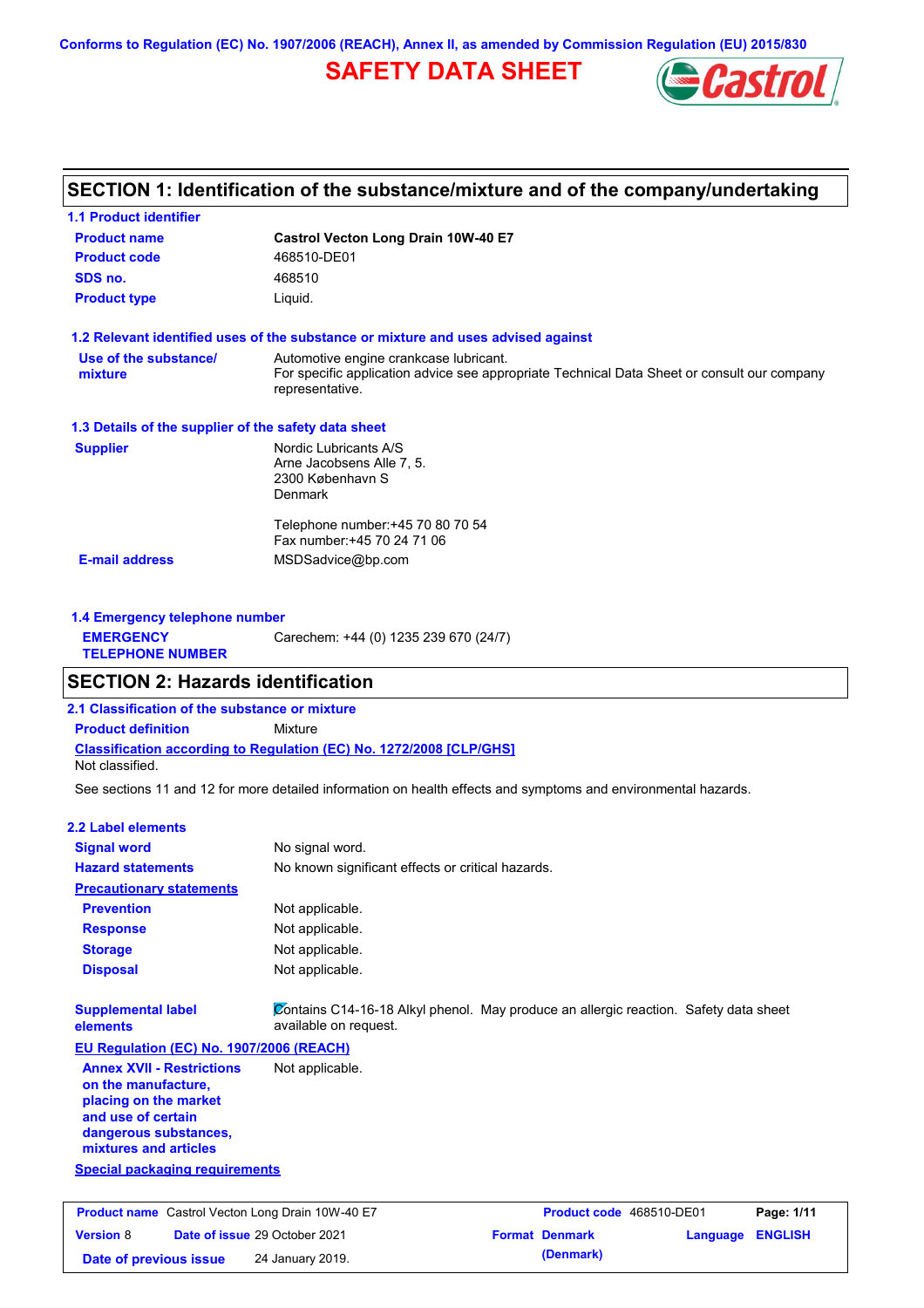## **SECTION 2: Hazards identification**

| <b>Containers to be fitted</b><br>with child-resistant<br>fastenings                                                     | Not applicable.                                                                                                                                                                                                                                                                                                                                                        |  |  |  |  |
|--------------------------------------------------------------------------------------------------------------------------|------------------------------------------------------------------------------------------------------------------------------------------------------------------------------------------------------------------------------------------------------------------------------------------------------------------------------------------------------------------------|--|--|--|--|
| <b>Tactile warning of danger</b>                                                                                         | Not applicable.                                                                                                                                                                                                                                                                                                                                                        |  |  |  |  |
| 2.3 Other hazards                                                                                                        |                                                                                                                                                                                                                                                                                                                                                                        |  |  |  |  |
| <b>Results of PBT and vPvB</b><br>assessment                                                                             | Product does not meet the criteria for PBT or vPvB according to Regulation (EC) No. 1907/2006,<br>Annex XIII.                                                                                                                                                                                                                                                          |  |  |  |  |
| <b>Product meets the criteria</b><br>for PBT or vPvB according<br>to Regulation (EC) No.<br><b>1907/2006, Annex XIII</b> | This mixture does not contain any substances that are assessed to be a PBT or a vPvB.                                                                                                                                                                                                                                                                                  |  |  |  |  |
| Other hazards which do<br>not result in classification                                                                   | Defatting to the skin.<br>USED ENGINE OILS<br>Used engine oil may contain hazardous components which have the potential to cause skin<br>cancer.<br>See Toxicological Information, section 11 of this Safety Data Sheet.<br>Experimental data on one or more of the components has been used to determine all or part of<br>the hazard classification of this product. |  |  |  |  |

### **SECTION 3: Composition/information on ingredients**

| <b>3.2 Mixtures</b>                                                                       |                                                                                      |               |                                                                    |             |
|-------------------------------------------------------------------------------------------|--------------------------------------------------------------------------------------|---------------|--------------------------------------------------------------------|-------------|
| <b>Product definition</b><br>Mixture                                                      |                                                                                      |               |                                                                    |             |
| $H$ ighly refined base oil (IP 346 DMSO extract < 3%). Proprietary performance additives. |                                                                                      |               |                                                                    |             |
| <b>Product/ingredient</b><br>name                                                         | <b>Identifiers</b>                                                                   | $\frac{9}{6}$ | <b>Regulation (EC) No.</b><br>1272/2008 [CLP]                      | <b>Type</b> |
| Distillates (petroleum), hydrotreated<br>heavy paraffinic                                 | REACH #: 01-2119484627-25<br>EC: 265-157-1<br>CAS: 64742-54-7<br>Index: 649-467-00-8 | $≥50 - ≤75$   | Not classified.                                                    | $[2]$       |
| Base oil - unspecified                                                                    | Varies - See Key to<br>abbreviations                                                 | $≥10 - ≤25$   | Not classified.                                                    | $[2]$       |
| Distillates (petroleum), hydrotreated<br>heavy paraffinic                                 | REACH #: 01-2119484627-25<br>EC: 265-157-1<br>CAS: 64742-54-7<br>Index: 649-467-00-8 | ≤10           | Asp. Tox. 1, H304                                                  | [1] [2]     |
| zinc bis[O-(6-methylheptyl)] bis[O-(sec-<br>butyl)] bis(dithiophosphate)                  | REACH #: 01-2119543726-33<br>EC: 298-577-9<br>CAS: 93819-94-4                        | 2.5           | Skin Irrit. 2, H315<br>Eye Dam. 1, H318<br>Aquatic Chronic 2, H411 | [1]         |
| C14-16-18 Alkyl phenol                                                                    | REACH #: 01-2119498288-19                                                            | ≤3            | Skin Sens. 1B, H317<br>STOT RE 2, H373                             | $[1]$       |

**See Section 16 for the full text of the H statements declared above.**

**Type** 

[1] Substance classified with a health or environmental hazard

[2] Substance with a workplace exposure limit

[3] Substance meets the criteria for PBT according to Regulation (EC) No. 1907/2006, Annex XIII

[4] Substance meets the criteria for vPvB according to Regulation (EC) No. 1907/2006, Annex XIII

[5] Substance of equivalent concern

[6] Additional disclosure due to company policy

Occupational exposure limits, if available, are listed in Section 8.

## **SECTION 4: First aid measures**

| 4.1 Description of first aid measures                   |                                                                                                                                                                                                                                        |                                                                                                                                                                                                                                         |                            |  |
|---------------------------------------------------------|----------------------------------------------------------------------------------------------------------------------------------------------------------------------------------------------------------------------------------------|-----------------------------------------------------------------------------------------------------------------------------------------------------------------------------------------------------------------------------------------|----------------------------|--|
| Eye contact                                             |                                                                                                                                                                                                                                        | In case of contact, immediately flush eyes with plenty of water for at least 15 minutes. Eyelids<br>should be held away from the eyeball to ensure thorough rinsing. Check for and remove any<br>contact lenses. Get medical attention. |                            |  |
| <b>Skin contact</b>                                     | Wash skin thoroughly with soap and water or use recognised skin cleanser. Remove<br>contaminated clothing and shoes. Wash clothing before reuse. Clean shoes thoroughly before<br>reuse. Get medical attention if irritation develops. |                                                                                                                                                                                                                                         |                            |  |
| <b>Inhalation</b>                                       |                                                                                                                                                                                                                                        | If inhaled, remove to fresh air. Get medical attention if symptoms occur.                                                                                                                                                               |                            |  |
| <b>Product name</b> Castrol Vecton Long Drain 10W-40 E7 |                                                                                                                                                                                                                                        | Product code 468510-DE01                                                                                                                                                                                                                | Page: 2/11                 |  |
| <b>Version 8</b>                                        | <b>Date of issue 29 October 2021</b>                                                                                                                                                                                                   | <b>Format Denmark</b>                                                                                                                                                                                                                   | <b>ENGLISH</b><br>Language |  |
| Date of previous issue                                  | 24 January 2019.                                                                                                                                                                                                                       | (Denmark)                                                                                                                                                                                                                               |                            |  |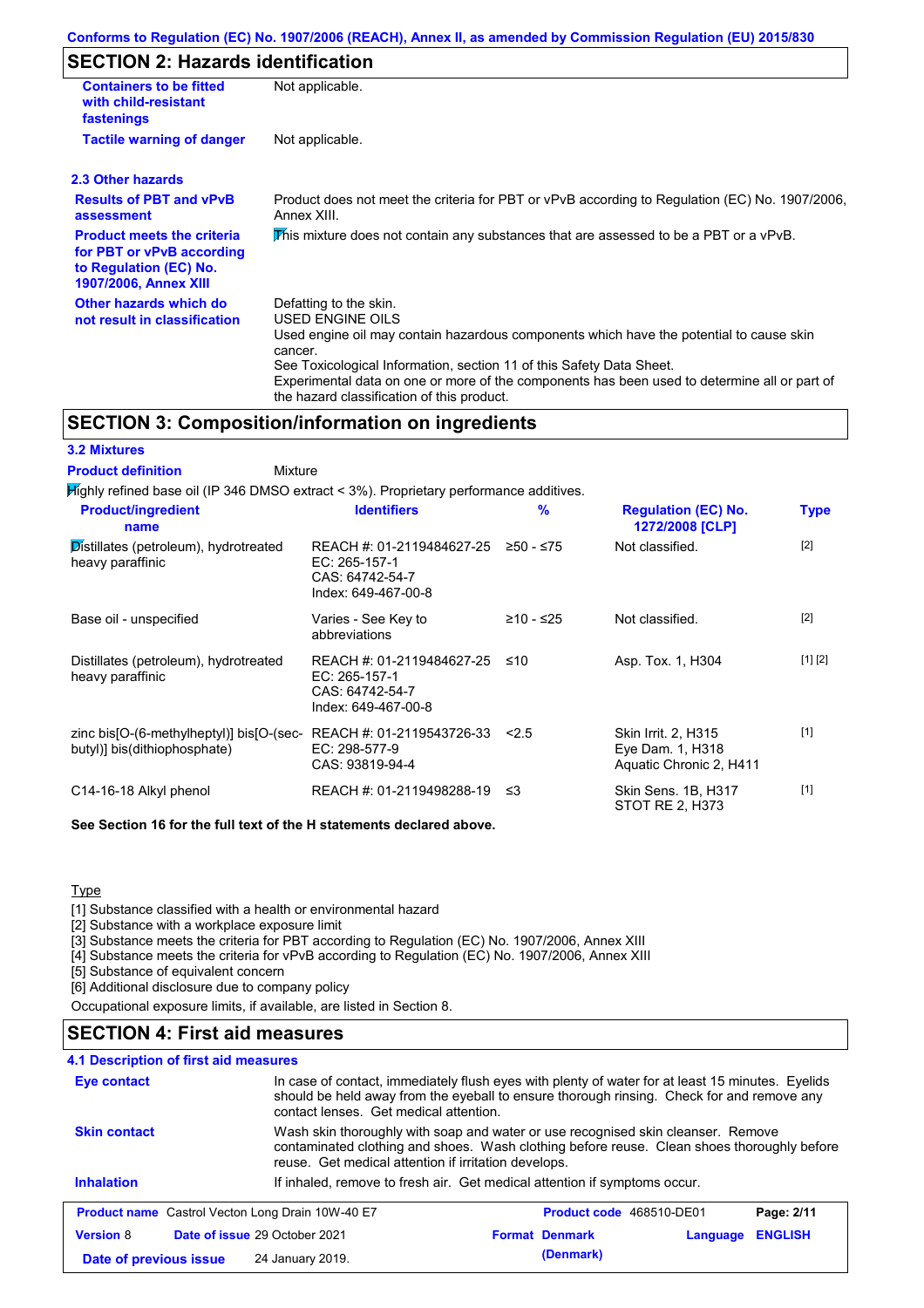## **Conforms to Regulation (EC) No. 1907/2006 (REACH), Annex II, as amended by Commission Regulation (EU) 2015/830 SECTION 4: First aid measures** Do not induce vomiting unless directed to do so by medical personnel. Get medical attention if symptoms occur. **Ingestion Protection of first-aiders** No action shall be taken involving any personal risk or without suitable training. It may be dangerous to the person providing aid to give mouth-to-mouth resuscitation. **4.2 Most important symptoms and effects, both acute and delayed** See Section 11 for more detailed information on health effects and symptoms. **Potential acute health effects Inhalation** Vapour inhalation under ambient conditions is not normally a problem due to low vapour

|                     | pressure.                                                                                                         |
|---------------------|-------------------------------------------------------------------------------------------------------------------|
| <b>Ingestion</b>    | No known significant effects or critical hazards.                                                                 |
| <b>Skin contact</b> | Not considered a skin sensitizer. Based on data available for this or related materials.                          |
| Eye contact         | Not classified as an eye irritant. Based on data available for this or related materials.                         |
|                     | Delayed and immediate effects as well as chronic effects from short and long-term exposure                        |
| <b>Inhalation</b>   | Overexposure to the inhalation of airborne droplets or aerosols may cause irritation of the<br>respiratory tract. |
| <b>Ingestion</b>    | Ingestion of large quantities may cause nausea and diarrhoea.                                                     |
| <b>Skin contact</b> | Prolonged or repeated contact can defat the skin and lead to irritation and/or dermatitis.                        |
| Eye contact         | Potential risk of transient stinging or redness if accidental eye contact occurs.                                 |

### **4.3 Indication of any immediate medical attention and special treatment needed**

| <b>Notes to physician</b> | Treatment should in general be symptomatic and directed to relieving any effects. |
|---------------------------|-----------------------------------------------------------------------------------|
|                           |                                                                                   |

# **SECTION 5: Firefighting measures**

| 5.1 Extinguishing media                                                                                                                |                                                                                                                                                                                                                                                                                                                                                                   |  |  |
|----------------------------------------------------------------------------------------------------------------------------------------|-------------------------------------------------------------------------------------------------------------------------------------------------------------------------------------------------------------------------------------------------------------------------------------------------------------------------------------------------------------------|--|--|
| <b>Suitable extinguishing</b><br>media                                                                                                 | In case of fire, use foam, dry chemical or carbon dioxide extinguisher or spray.                                                                                                                                                                                                                                                                                  |  |  |
| <b>Unsuitable extinguishing</b><br>media                                                                                               | Do not use water jet. The use of a water jet may cause the fire to spread by splashing the<br>burning product.                                                                                                                                                                                                                                                    |  |  |
| 5.2 Special hazards arising from the substance or mixture                                                                              |                                                                                                                                                                                                                                                                                                                                                                   |  |  |
| <b>Hazards from the</b><br>In a fire or if heated, a pressure increase will occur and the container may burst.<br>substance or mixture |                                                                                                                                                                                                                                                                                                                                                                   |  |  |
| <b>Hazardous combustion</b><br>products                                                                                                | Combustion products may include the following:<br>carbon oxides $(CO, CO2)$ (carbon monoxide, carbon dioxide)                                                                                                                                                                                                                                                     |  |  |
| 5.3 Advice for firefighters                                                                                                            |                                                                                                                                                                                                                                                                                                                                                                   |  |  |
| <b>Special precautions for</b><br>fire-fighters                                                                                        | No action shall be taken involving any personal risk or without suitable training. Promptly<br>isolate the scene by removing all persons from the vicinity of the incident if there is a fire.                                                                                                                                                                    |  |  |
| <b>Special protective</b><br>equipment for fire-fighters                                                                               | Fire-fighters should wear appropriate protective equipment and self-contained breathing<br>apparatus (SCBA) with a full face-piece operated in positive pressure mode. Clothing for fire-<br>fighters (including helmets, protective boots and gloves) conforming to European standard EN<br>469 will provide a basic level of protection for chemical incidents. |  |  |

## **SECTION 6: Accidental release measures**

|                                         | 6.1 Personal precautions, protective equipment and emergency procedures                                                                                                                                                                                                                                                                                                              |
|-----------------------------------------|--------------------------------------------------------------------------------------------------------------------------------------------------------------------------------------------------------------------------------------------------------------------------------------------------------------------------------------------------------------------------------------|
| For non-emergency<br>personnel          | No action shall be taken involving any personal risk or without suitable training. Evacuate<br>surrounding areas. Keep unnecessary and unprotected personnel from entering. Do not touch<br>or walk through spilt material. Floors may be slippery; use care to avoid falling. Put on<br>appropriate personal protective equipment.                                                  |
| For emergency responders                | Entry into a confined space or poorly ventilated area contaminated with vapour, mist or fume is<br>extremely hazardous without the correct respiratory protective equipment and a safe system of<br>work. Wear self-contained breathing apparatus. Wear a suitable chemical protective suit.<br>Chemical resistant boots. See also the information in "For non-emergency personnel". |
| <b>6.2 Environmental</b><br>precautions | Avoid dispersal of spilt material and runoff and contact with soil, waterways, drains and sewers.<br>Inform the relevant authorities if the product has caused environmental pollution (sewers,<br>waterways, soil or air).                                                                                                                                                          |

### **6.3 Methods and material for containment and cleaning up**

|                        | <b>Product name</b> Castrol Vecton Long Drain 10W-40 E7 | <b>Product code</b> 468510-DE01 |                         | Page: 3/11 |
|------------------------|---------------------------------------------------------|---------------------------------|-------------------------|------------|
| <b>Version 8</b>       | <b>Date of issue 29 October 2021</b>                    | <b>Format Denmark</b>           | <b>Language ENGLISH</b> |            |
| Date of previous issue | 24 January 2019.                                        | (Denmark)                       |                         |            |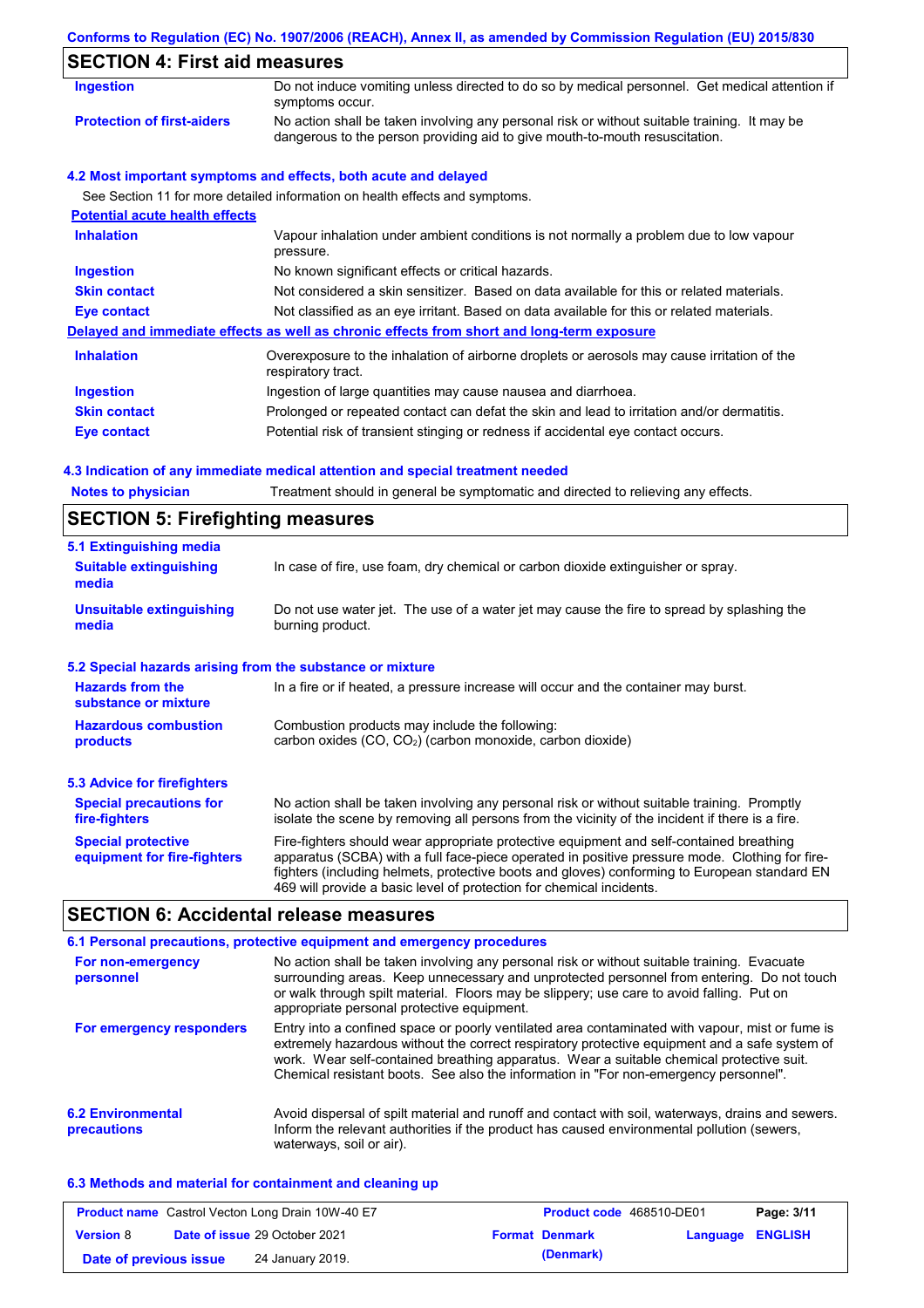# **SECTION 6: Accidental release measures**

| <b>Small spill</b>                        | Stop leak if without risk. Move containers from spill area. Absorb with an inert material and<br>place in an appropriate waste disposal container. Dispose of via a licensed waste disposal<br>contractor.                                                                                                                                                                                     |
|-------------------------------------------|------------------------------------------------------------------------------------------------------------------------------------------------------------------------------------------------------------------------------------------------------------------------------------------------------------------------------------------------------------------------------------------------|
| Large spill                               | Stop leak if without risk. Move containers from spill area. Prevent entry into sewers, water<br>courses, basements or confined areas. Contain and collect spillage with non-combustible,<br>absorbent material e.g. sand, earth, vermiculite or diatomaceous earth and place in container<br>for disposal according to local regulations. Dispose of via a licensed waste disposal contractor. |
| 6.4 Reference to other<br><b>sections</b> | See Section 1 for emergency contact information.<br>See Section 5 for firefighting measures.<br>See Section 8 for information on appropriate personal protective equipment.<br>See Section 12 for environmental precautions.<br>See Section 13 for additional waste treatment information.                                                                                                     |

# **SECTION 7: Handling and storage**

| 7.1 Precautions for safe handling                                                    |                                                                                                                                                                                                                                                                                                                                                                                                                                                                                          |
|--------------------------------------------------------------------------------------|------------------------------------------------------------------------------------------------------------------------------------------------------------------------------------------------------------------------------------------------------------------------------------------------------------------------------------------------------------------------------------------------------------------------------------------------------------------------------------------|
| <b>Protective measures</b>                                                           | Put on appropriate personal protective equipment.                                                                                                                                                                                                                                                                                                                                                                                                                                        |
| <b>Advice on general</b><br>occupational hygiene                                     | Eating, drinking and smoking should be prohibited in areas where this material is handled,<br>stored and processed. Wash thoroughly after handling. Remove contaminated clothing and<br>protective equipment before entering eating areas. See also Section 8 for additional<br>information on hygiene measures.                                                                                                                                                                         |
| <b>7.2 Conditions for safe</b><br>storage, including any<br><i>incompatibilities</i> | Store in accordance with local requlations. Store in a dry, cool and well-ventilated area, away<br>from incompatible materials (see Section 10). Keep away from heat and direct sunlight. Keep<br>container tightly closed and sealed until ready for use. Containers that have been opened must<br>be carefully resealed and kept upright to prevent leakage. Store and use only in equipment/<br>containers designed for use with this product. Do not store in unlabelled containers. |
| <b>Not suitable</b>                                                                  | Prolonged exposure to elevated temperature.                                                                                                                                                                                                                                                                                                                                                                                                                                              |
| 7.3 Specific end use(s)                                                              |                                                                                                                                                                                                                                                                                                                                                                                                                                                                                          |
| <b>Recommendations</b>                                                               | See section 1.2 and Exposure scenarios in annex, if applicable.                                                                                                                                                                                                                                                                                                                                                                                                                          |

## **SECTION 8: Exposure controls/personal protection**

**Date of previous issue** 24 January 2019. **(Denmark)** (Denmark)

### **8.1 Control parameters**

| <b>Occupational exposure limits</b>                     |  |                                                                                                                                                                                                                                                                                                                                                                                                                                                                                                                                                                                                                                                                                                                                                                                                                                                                                                                                                                                                                            |                              |                |  |  |  |
|---------------------------------------------------------|--|----------------------------------------------------------------------------------------------------------------------------------------------------------------------------------------------------------------------------------------------------------------------------------------------------------------------------------------------------------------------------------------------------------------------------------------------------------------------------------------------------------------------------------------------------------------------------------------------------------------------------------------------------------------------------------------------------------------------------------------------------------------------------------------------------------------------------------------------------------------------------------------------------------------------------------------------------------------------------------------------------------------------------|------------------------------|----------------|--|--|--|
| <b>Product/ingredient name</b>                          |  |                                                                                                                                                                                                                                                                                                                                                                                                                                                                                                                                                                                                                                                                                                                                                                                                                                                                                                                                                                                                                            | <b>Exposure limit values</b> |                |  |  |  |
|                                                         |  | Distillates (petroleum), hydrotreated heavy paraffinic Working Environment Authority (Denmark).<br>TWA: 1 mg/m <sup>3</sup> 8 hours. Issued/Revised: 12/1996 Form: mist and<br>particles<br><b>Working Environment Authority (Denmark).</b><br>TWA: 1 mg/m <sup>3</sup> 8 hours. Issued/Revised: 12/1996 Form: mist and<br>particles                                                                                                                                                                                                                                                                                                                                                                                                                                                                                                                                                                                                                                                                                       |                              |                |  |  |  |
| Base oil - unspecified                                  |  |                                                                                                                                                                                                                                                                                                                                                                                                                                                                                                                                                                                                                                                                                                                                                                                                                                                                                                                                                                                                                            |                              |                |  |  |  |
| Distillates (petroleum), hydrotreated heavy paraffinic  |  | <b>Working Environment Authority (Denmark).</b><br>TWA: 1 mg/m <sup>3</sup> 8 hours. Issued/Revised: 12/1996 Form: mist and<br>particles                                                                                                                                                                                                                                                                                                                                                                                                                                                                                                                                                                                                                                                                                                                                                                                                                                                                                   |                              |                |  |  |  |
| quidance only.                                          |  | Whilst specific OELs for certain components may be shown in this section, other components may be present in any mist,<br>vapour or dust produced. Therefore, the specific OELs may not be applicable to the product as a whole and are provided for                                                                                                                                                                                                                                                                                                                                                                                                                                                                                                                                                                                                                                                                                                                                                                       |                              |                |  |  |  |
| <b>Recommended monitoring</b><br>procedures             |  | If this product contains ingredients with exposure limits, personal, workplace atmosphere or<br>biological monitoring may be required to determine the effectiveness of the ventilation or other<br>control measures and/or the necessity to use respiratory protective equipment. Reference<br>should be made to monitoring standards, such as the following: European Standard EN 689<br>(Workplace atmospheres - Guidance for the assessment of exposure by inhalation to chemical<br>agents for comparison with limit values and measurement strategy) European Standard EN<br>14042 (Workplace atmospheres - Guide for the application and use of procedures for the<br>assessment of exposure to chemical and biological agents) European Standard EN 482<br>(Workplace atmospheres - General requirements for the performance of procedures for the<br>measurement of chemical agents) Reference to national guidance documents for methods for<br>the determination of hazardous substances will also be required. |                              |                |  |  |  |
| <b>Derived No Effect Level</b>                          |  |                                                                                                                                                                                                                                                                                                                                                                                                                                                                                                                                                                                                                                                                                                                                                                                                                                                                                                                                                                                                                            |                              |                |  |  |  |
| No DNELs/DMELs available.                               |  |                                                                                                                                                                                                                                                                                                                                                                                                                                                                                                                                                                                                                                                                                                                                                                                                                                                                                                                                                                                                                            |                              |                |  |  |  |
| <b>Predicted No Effect Concentration</b>                |  |                                                                                                                                                                                                                                                                                                                                                                                                                                                                                                                                                                                                                                                                                                                                                                                                                                                                                                                                                                                                                            |                              |                |  |  |  |
| <b>Product name</b> Castrol Vecton Long Drain 10W-40 E7 |  |                                                                                                                                                                                                                                                                                                                                                                                                                                                                                                                                                                                                                                                                                                                                                                                                                                                                                                                                                                                                                            | Product code 468510-DE01     | Page: 4/11     |  |  |  |
| Date of issue 29 October 2021<br><b>Version 8</b>       |  | <b>Format Denmark</b>                                                                                                                                                                                                                                                                                                                                                                                                                                                                                                                                                                                                                                                                                                                                                                                                                                                                                                                                                                                                      | Language                     | <b>ENGLISH</b> |  |  |  |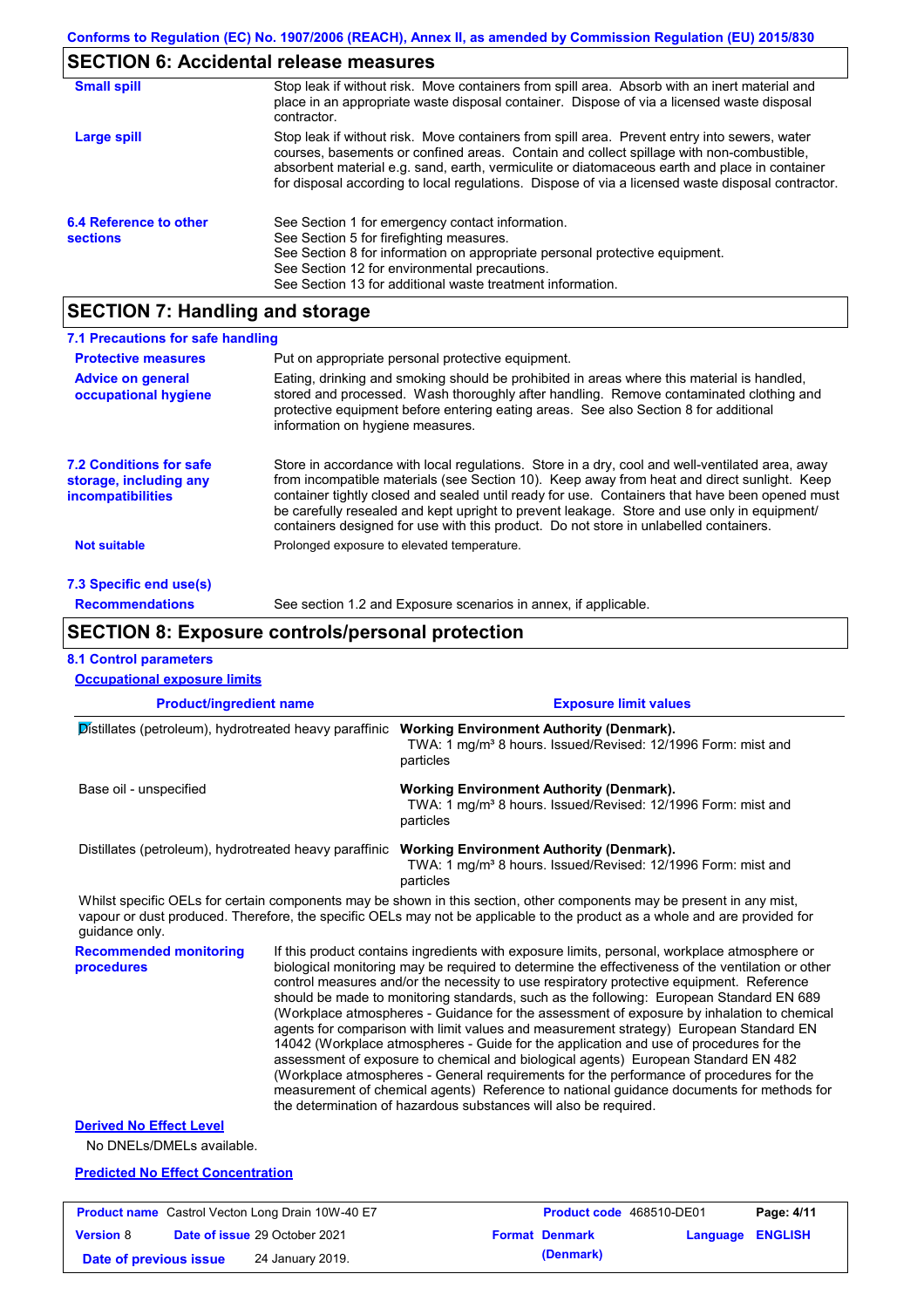# **SECTION 8: Exposure controls/personal protection**

No PNECs available

| <b>8.2 Exposure controls</b>                      |                                                                                                                                                                                                                                                                                                                                                                                                                                                                                                                                                                                                                                                                                                                                                                                                                                                                                                                                                                                                         |                          |                  |            |
|---------------------------------------------------|---------------------------------------------------------------------------------------------------------------------------------------------------------------------------------------------------------------------------------------------------------------------------------------------------------------------------------------------------------------------------------------------------------------------------------------------------------------------------------------------------------------------------------------------------------------------------------------------------------------------------------------------------------------------------------------------------------------------------------------------------------------------------------------------------------------------------------------------------------------------------------------------------------------------------------------------------------------------------------------------------------|--------------------------|------------------|------------|
| <b>Appropriate engineering</b><br><b>controls</b> | Provide exhaust ventilation or other engineering controls to keep the relevant airborne<br>concentrations below their respective occupational exposure limits.<br>All activities involving chemicals should be assessed for their risks to health, to ensure<br>exposures are adequately controlled. Personal protective equipment should only be considered<br>after other forms of control measures (e.g. engineering controls) have been suitably evaluated.<br>Personal protective equipment should conform to appropriate standards, be suitable for use, be<br>kept in good condition and properly maintained.<br>Your supplier of personal protective equipment should be consulted for advice on selection and<br>appropriate standards. For further information contact your national organisation for standards.<br>The final choice of protective equipment will depend upon a risk assessment. It is important to<br>ensure that all items of personal protective equipment are compatible. |                          |                  |            |
| <b>Individual protection measures</b>             |                                                                                                                                                                                                                                                                                                                                                                                                                                                                                                                                                                                                                                                                                                                                                                                                                                                                                                                                                                                                         |                          |                  |            |
| <b>Hygiene measures</b>                           | Wash hands, forearms and face thoroughly after handling chemical products, before eating,<br>smoking and using the lavatory and at the end of the working period. Ensure that eyewash<br>stations and safety showers are close to the workstation location.                                                                                                                                                                                                                                                                                                                                                                                                                                                                                                                                                                                                                                                                                                                                             |                          |                  |            |
| <b>Respiratory protection</b>                     | In case of insufficient ventilation, wear suitable respiratory equipment.<br>The correct choice of respiratory protection depends upon the chemicals being handled, the<br>conditions of work and use, and the condition of the respiratory equipment. Safety procedures<br>should be developed for each intended application. Respiratory protection equipment should<br>therefore be chosen in consultation with the supplier/manufacturer and with a full assessment<br>of the working conditions.                                                                                                                                                                                                                                                                                                                                                                                                                                                                                                   |                          |                  |            |
| <b>Eye/face protection</b>                        | Safety glasses with side shields.                                                                                                                                                                                                                                                                                                                                                                                                                                                                                                                                                                                                                                                                                                                                                                                                                                                                                                                                                                       |                          |                  |            |
| <b>Skin protection</b>                            |                                                                                                                                                                                                                                                                                                                                                                                                                                                                                                                                                                                                                                                                                                                                                                                                                                                                                                                                                                                                         |                          |                  |            |
| <b>Hand protection</b>                            | <b>General Information:</b><br>Because specific work environments and material handling practices vary, safety procedures<br>should be developed for each intended application. The correct choice of protective gloves<br>depends upon the chemicals being handled, and the conditions of work and use. Most gloves<br>provide protection for only a limited time before they must be discarded and replaced (even the<br>best chemically resistant gloves will break down after repeated chemical exposures).                                                                                                                                                                                                                                                                                                                                                                                                                                                                                         |                          |                  |            |
|                                                   | Gloves should be chosen in consultation with the supplier / manufacturer and taking account of<br>a full assessment of the working conditions.                                                                                                                                                                                                                                                                                                                                                                                                                                                                                                                                                                                                                                                                                                                                                                                                                                                          |                          |                  |            |
|                                                   | Recommended: Nitrile gloves.<br><b>Breakthrough time:</b>                                                                                                                                                                                                                                                                                                                                                                                                                                                                                                                                                                                                                                                                                                                                                                                                                                                                                                                                               |                          |                  |            |
|                                                   | Breakthrough time data are generated by glove manufacturers under laboratory test conditions<br>and represent how long a glove can be expected to provide effective permeation resistance. It<br>is important when following breakthrough time recommendations that actual workplace<br>conditions are taken into account. Always consult with your glove supplier for up-to-date<br>technical information on breakthrough times for the recommended glove type.<br>Our recommendations on the selection of gloves are as follows:                                                                                                                                                                                                                                                                                                                                                                                                                                                                      |                          |                  |            |
|                                                   | Continuous contact:                                                                                                                                                                                                                                                                                                                                                                                                                                                                                                                                                                                                                                                                                                                                                                                                                                                                                                                                                                                     |                          |                  |            |
|                                                   | Gloves with a minimum breakthrough time of 240 minutes, or >480 minutes if suitable gloves<br>can be obtained.<br>If suitable gloves are not available to offer that level of protection, gloves with shorter<br>breakthrough times may be acceptable as long as appropriate glove maintenance and<br>replacement regimes are determined and adhered to.                                                                                                                                                                                                                                                                                                                                                                                                                                                                                                                                                                                                                                                |                          |                  |            |
|                                                   | Short-term / splash protection:                                                                                                                                                                                                                                                                                                                                                                                                                                                                                                                                                                                                                                                                                                                                                                                                                                                                                                                                                                         |                          |                  |            |
|                                                   | Recommended breakthrough times as above.<br>It is recognised that for short-term, transient exposures, gloves with shorter breakthrough times<br>may commonly be used. Therefore, appropriate maintenance and replacement regimes must<br>be determined and rigorously followed.                                                                                                                                                                                                                                                                                                                                                                                                                                                                                                                                                                                                                                                                                                                        |                          |                  |            |
|                                                   | <b>Glove Thickness:</b>                                                                                                                                                                                                                                                                                                                                                                                                                                                                                                                                                                                                                                                                                                                                                                                                                                                                                                                                                                                 |                          |                  |            |
|                                                   | For general applications, we recommend gloves with a thickness typically greater than 0.35 mm.                                                                                                                                                                                                                                                                                                                                                                                                                                                                                                                                                                                                                                                                                                                                                                                                                                                                                                          |                          |                  |            |
|                                                   | It should be emphasised that glove thickness is not necessarily a good predictor of glove<br>resistance to a specific chemical, as the permeation efficiency of the glove will be dependent<br>on the exact composition of the glove material. Therefore, glove selection should also be based                                                                                                                                                                                                                                                                                                                                                                                                                                                                                                                                                                                                                                                                                                          |                          |                  |            |
| Product name Castrol Vecton Long Drain 10W-40 E7  |                                                                                                                                                                                                                                                                                                                                                                                                                                                                                                                                                                                                                                                                                                                                                                                                                                                                                                                                                                                                         | Product code 468510-DE01 |                  | Page: 5/11 |
| Date of issue 29 October 2021<br><b>Version 8</b> |                                                                                                                                                                                                                                                                                                                                                                                                                                                                                                                                                                                                                                                                                                                                                                                                                                                                                                                                                                                                         | <b>Format Denmark</b>    | Language ENGLISH |            |

**Date of previous issue** 24 January 2019. **(Denmark) (Denmark)**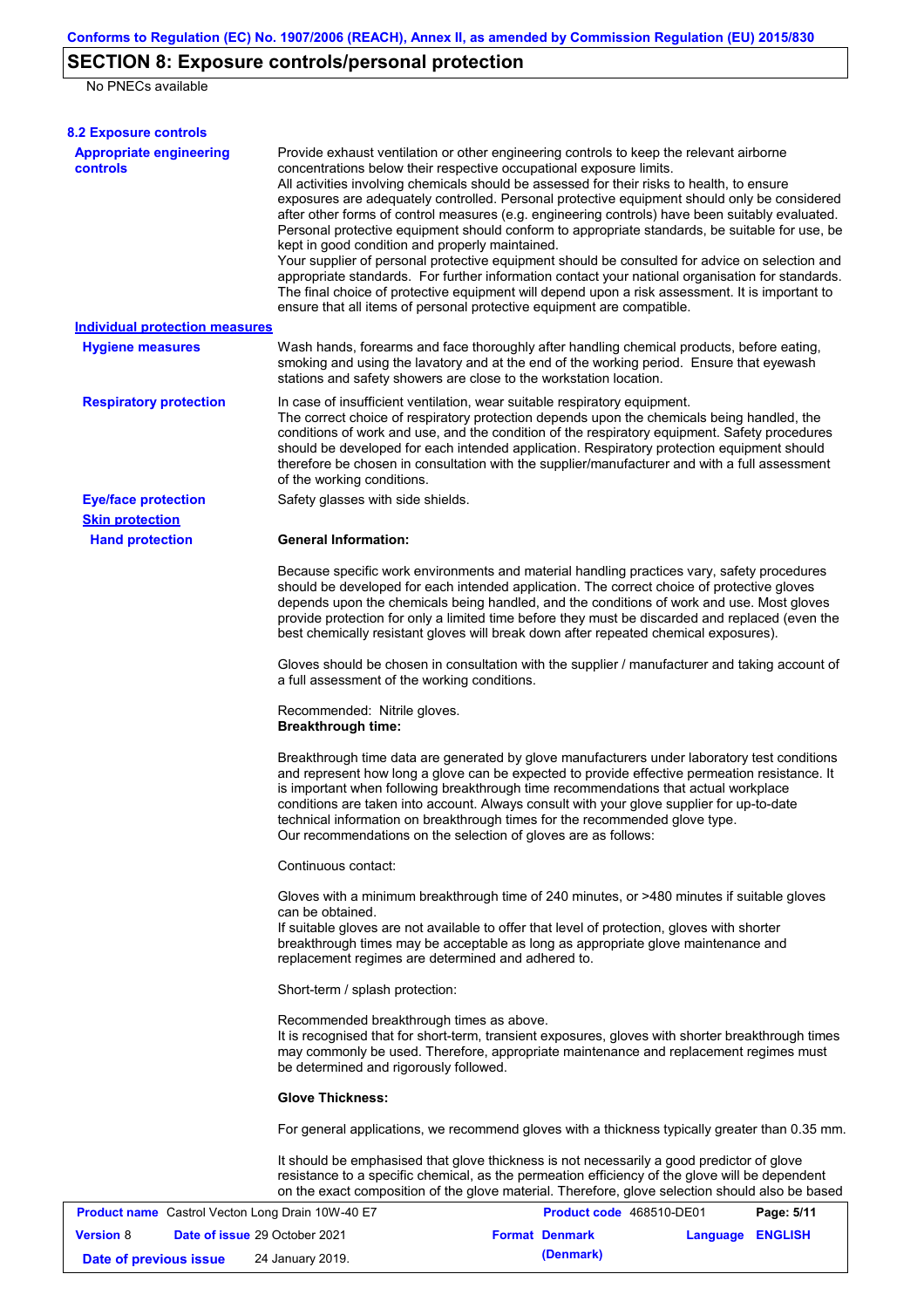# **SECTION 8: Exposure controls/personal protection**

|                                           | on consideration of the task requirements and knowledge of breakthrough times.<br>Glove thickness may also vary depending on the glove manufacturer, the glove type and the<br>glove model. Therefore, the manufacturers' technical data should always be taken into account<br>to ensure selection of the most appropriate glove for the task.                                                                                                                                                                                                                                                                                                                                       |
|-------------------------------------------|---------------------------------------------------------------------------------------------------------------------------------------------------------------------------------------------------------------------------------------------------------------------------------------------------------------------------------------------------------------------------------------------------------------------------------------------------------------------------------------------------------------------------------------------------------------------------------------------------------------------------------------------------------------------------------------|
|                                           | Note: Depending on the activity being conducted, gloves of varying thickness may be required<br>for specific tasks. For example:                                                                                                                                                                                                                                                                                                                                                                                                                                                                                                                                                      |
|                                           | • Thinner gloves (down to 0.1 mm or less) may be required where a high degree of manual<br>dexterity is needed. However, these gloves are only likely to give short duration protection and<br>would normally be just for single use applications, then disposed of.                                                                                                                                                                                                                                                                                                                                                                                                                  |
|                                           | • Thicker gloves (up to 3 mm or more) may be required where there is a mechanical (as well<br>as a chemical) risk i.e. where there is abrasion or puncture potential.                                                                                                                                                                                                                                                                                                                                                                                                                                                                                                                 |
| <b>Skin and body</b>                      | Use of protective clothing is good industrial practice.<br>Personal protective equipment for the body should be selected based on the task being<br>performed and the risks involved and should be approved by a specialist before handling this<br>product.<br>Cotton or polyester/cotton overalls will only provide protection against light superficial<br>contamination that will not soak through to the skin. Overalls should be laundered on a regular<br>basis. When the risk of skin exposure is high (e.g. when cleaning up spillages or if there is a<br>risk of splashing) then chemical resistant aprons and/or impervious chemical suits and boots<br>will be required. |
| <b>Refer to standards:</b>                | Respiratory protection: EN 529<br>Gloves: EN 420, EN 374<br>Eye protection: EN 166<br>Filtering half-mask: EN 149<br>Filtering half-mask with valve: EN 405<br>Half-mask: EN 140 plus filter<br>Full-face mask: EN 136 plus filter<br>Particulate filters: EN 143<br>Gas/combined filters: EN 14387                                                                                                                                                                                                                                                                                                                                                                                   |
| <b>Environmental exposure</b><br>controls | Emissions from ventilation or work process equipment should be checked to ensure they<br>comply with the requirements of environmental protection legislation. In some cases, fume<br>scrubbers, filters or engineering modifications to the process equipment will be necessary to<br>reduce emissions to acceptable levels.                                                                                                                                                                                                                                                                                                                                                         |

# **SECTION 9: Physical and chemical properties**

The conditions of measurement of all properties are at standard temperature and pressure unless otherwise indicated.

### **9.1 Information on basic physical and chemical properties**

| <b>Appearance</b>                               |                                     |
|-------------------------------------------------|-------------------------------------|
| <b>Physical state</b>                           | Liquid.                             |
| <b>Colour</b>                                   | Brown.                              |
| <b>Odour</b>                                    | Not available.                      |
| <b>Odour threshold</b>                          | Not available.                      |
| рH                                              | Mot applicable.                     |
| <b>Melting point/freezing point</b>             | Not available.                      |
| Initial boiling point and boiling               | Not available.                      |
| range                                           |                                     |
| <b>Pour point</b>                               | -42 $^{\circ}$ C                    |
| <b>Flash point</b>                              | Open cup: 230°C (446°F) [Cleveland] |
| <b>Evaporation rate</b>                         | Not available.                      |
| <b>Flammability (solid, gas)</b>                | Not available.                      |
| Upper/lower flammability or<br>explosive limits | Not available.                      |
| <b>Vapour pressure</b>                          | Not available.                      |

| <b>Product name</b> Castrol Vecton Long Drain 10W-40 E7 |  |                                      | <b>Product code</b> 468510-DE01 |                       | Page: 6/11              |  |
|---------------------------------------------------------|--|--------------------------------------|---------------------------------|-----------------------|-------------------------|--|
| <b>Version 8</b>                                        |  | <b>Date of issue 29 October 2021</b> |                                 | <b>Format Denmark</b> | <b>Language ENGLISH</b> |  |
| Date of previous issue                                  |  | 24 January 2019.                     |                                 | (Denmark)             |                         |  |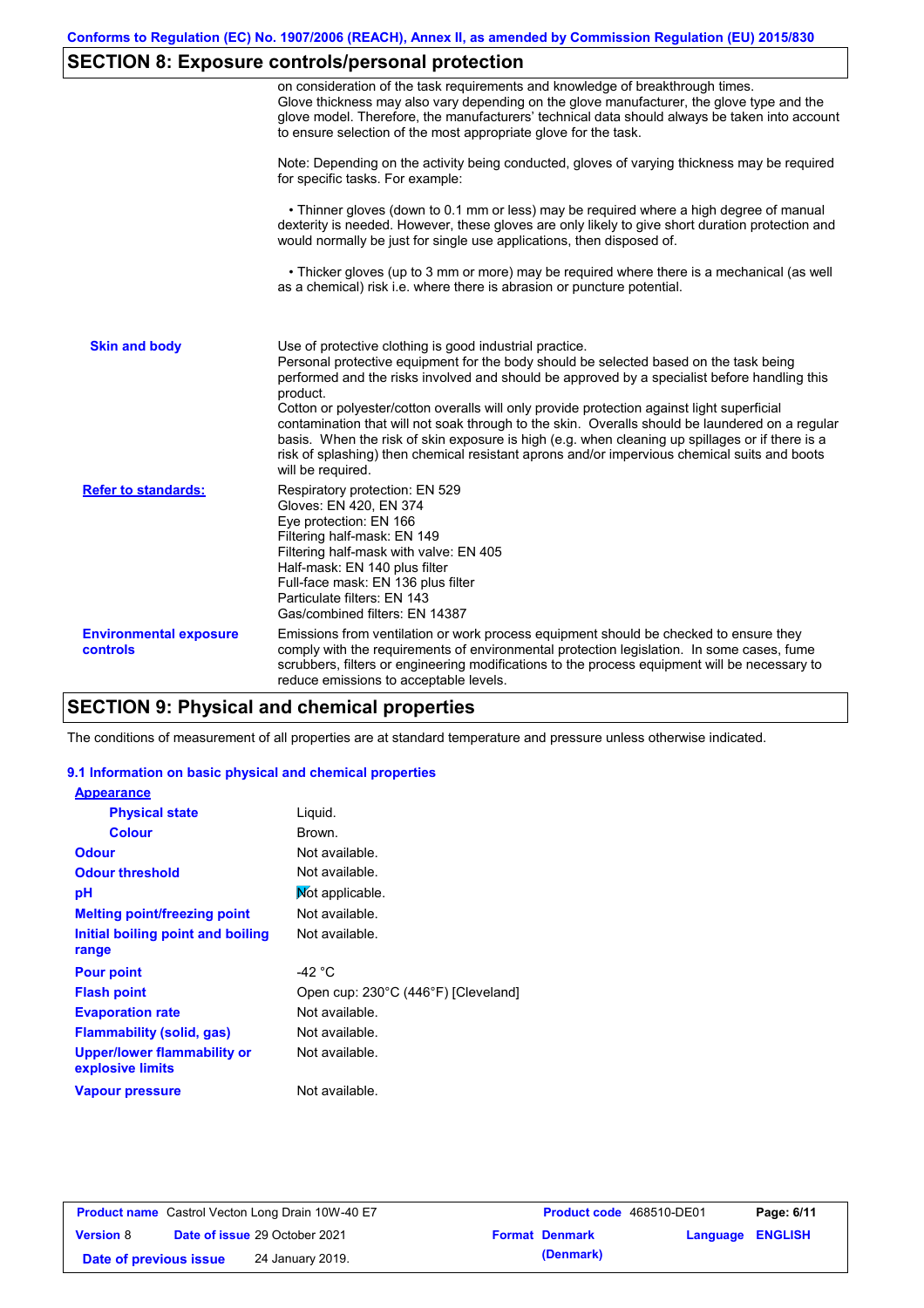## **SECTION 9: Physical and chemical properties**

|                                                   |                                                                                                                                            |           |         | Vapour Pressure at 20°C |                     | Vapour pressure at 50°C |               |  |
|---------------------------------------------------|--------------------------------------------------------------------------------------------------------------------------------------------|-----------|---------|-------------------------|---------------------|-------------------------|---------------|--|
|                                                   | <b>Ingredient name</b>                                                                                                                     | mm Hg kPa |         | <b>Method</b>           | <sub>mm</sub><br>Hg | kPa                     | <b>Method</b> |  |
|                                                   | Distillates (petroleum),<br>hydrotreated heavy<br>paraffinic                                                                               | < 0.08    | < 0.011 | <b>ASTM D 5191</b>      |                     |                         |               |  |
|                                                   | Distillates (petroleum),<br>hydrotreated heavy<br>paraffinic                                                                               | < 0.08    | < 0.011 | <b>ASTM D 5191</b>      |                     |                         |               |  |
| <b>Vapour density</b>                             | Not available.                                                                                                                             |           |         |                         |                     |                         |               |  |
| <b>Relative density</b>                           | Not available.                                                                                                                             |           |         |                         |                     |                         |               |  |
| <b>Density</b>                                    | $\leq$ 1000 kg/m <sup>3</sup> (<1 g/cm <sup>3</sup> ) at 15 <sup>°</sup> C                                                                 |           |         |                         |                     |                         |               |  |
| <b>Solubility(ies)</b>                            | insoluble in water.                                                                                                                        |           |         |                         |                     |                         |               |  |
| <b>Partition coefficient: n-octanol/</b><br>water | Mot applicable.                                                                                                                            |           |         |                         |                     |                         |               |  |
| <b>Auto-ignition temperature</b>                  | Not available.                                                                                                                             |           |         |                         |                     |                         |               |  |
| <b>Decomposition temperature</b>                  | Not available.                                                                                                                             |           |         |                         |                     |                         |               |  |
| <b>Viscosity</b>                                  | Kinematic: 86.3 mm <sup>2</sup> /s (86.3 cSt) at 40 $^{\circ}$ C<br>Kinematic: 12.5 to 16.3 mm <sup>2</sup> /s (12.5 to 16.3 cSt) at 100°C |           |         |                         |                     |                         |               |  |
| <b>Explosive properties</b>                       | Not available.                                                                                                                             |           |         |                         |                     |                         |               |  |
| <b>Oxidising properties</b>                       | Not available.                                                                                                                             |           |         |                         |                     |                         |               |  |
| <b>Particle characteristics</b>                   |                                                                                                                                            |           |         |                         |                     |                         |               |  |
| <b>Median particle size</b>                       | Not applicable.                                                                                                                            |           |         |                         |                     |                         |               |  |
| 9.2 Other information                             |                                                                                                                                            |           |         |                         |                     |                         |               |  |
| No additional information.                        |                                                                                                                                            |           |         |                         |                     |                         |               |  |

# **SECTION 10: Stability and reactivity**

| <b>10.1 Reactivity</b>                            | No specific test data available for this product. Refer to Conditions to avoid and Incompatible<br>materials for additional information.                                |
|---------------------------------------------------|-------------------------------------------------------------------------------------------------------------------------------------------------------------------------|
| <b>10.2 Chemical stability</b>                    | The product is stable.                                                                                                                                                  |
| <b>10.3 Possibility of</b><br>hazardous reactions | Under normal conditions of storage and use, hazardous reactions will not occur.<br>Under normal conditions of storage and use, hazardous polymerisation will not occur. |
| <b>10.4 Conditions to avoid</b>                   | Avoid all possible sources of ignition (spark or flame).                                                                                                                |
| 10.5 Incompatible materials                       | Reactive or incompatible with the following materials: oxidising materials.                                                                                             |
| <b>10.6 Hazardous</b><br>decomposition products   | Under normal conditions of storage and use, hazardous decomposition products should not be<br>produced.                                                                 |

## **SECTION 11: Toxicological information**

## **11.1 Information on toxicological effects**

| <b>Acute toxicity estimates</b> |
|---------------------------------|
|---------------------------------|

| <b>Product/ingredient name</b>                                                                                   |                                                                                                                                                         | Oral (mg/<br>kg) | <b>Dermal</b><br>(mg/kg) | <b>Inhalation</b><br>(gases)<br>(ppm) | <b>Inhalation</b><br>(vapours)<br>(mg/l) | <b>Inhalation</b><br>(dusts)<br>and mists)<br>(mg/l) |                |
|------------------------------------------------------------------------------------------------------------------|---------------------------------------------------------------------------------------------------------------------------------------------------------|------------------|--------------------------|---------------------------------------|------------------------------------------|------------------------------------------------------|----------------|
| $\mathbb{Z}$ nc bis [O-(6-methylheptyl)] bis [O-(sec-butyl)] bis<br>(dithiophosphate)                            |                                                                                                                                                         | 2500             | N/A                      | N/A                                   | N/A                                      | N/A                                                  |                |
| C14-16-18 Alkyl phenol                                                                                           |                                                                                                                                                         | 2500             | N/A                      | N/A                                   | N/A                                      | N/A                                                  |                |
| <b>Information on likely</b><br>routes of exposure<br><b>Potential acute health effects</b><br><b>Inhalation</b> | Routes of entry anticipated: Dermal, Inhalation.<br>Vapour inhalation under ambient conditions is not normally a problem due to low vapour<br>pressure. |                  |                          |                                       |                                          |                                                      |                |
| <b>Ingestion</b>                                                                                                 | No known significant effects or critical hazards.                                                                                                       |                  |                          |                                       |                                          |                                                      |                |
|                                                                                                                  |                                                                                                                                                         |                  |                          |                                       |                                          |                                                      |                |
| <b>Product name</b> Castrol Vecton Long Drain 10W-40 E7                                                          |                                                                                                                                                         |                  |                          | Product code 468510-DE01              |                                          |                                                      | Page: 7/11     |
| <b>Version 8</b><br><b>Date of issue 29 October 2021</b>                                                         |                                                                                                                                                         |                  |                          | <b>Format Denmark</b>                 |                                          | Language                                             | <b>ENGLISH</b> |
| 24 January 2019.<br>Date of previous issue                                                                       |                                                                                                                                                         |                  |                          | (Denmark)                             |                                          |                                                      |                |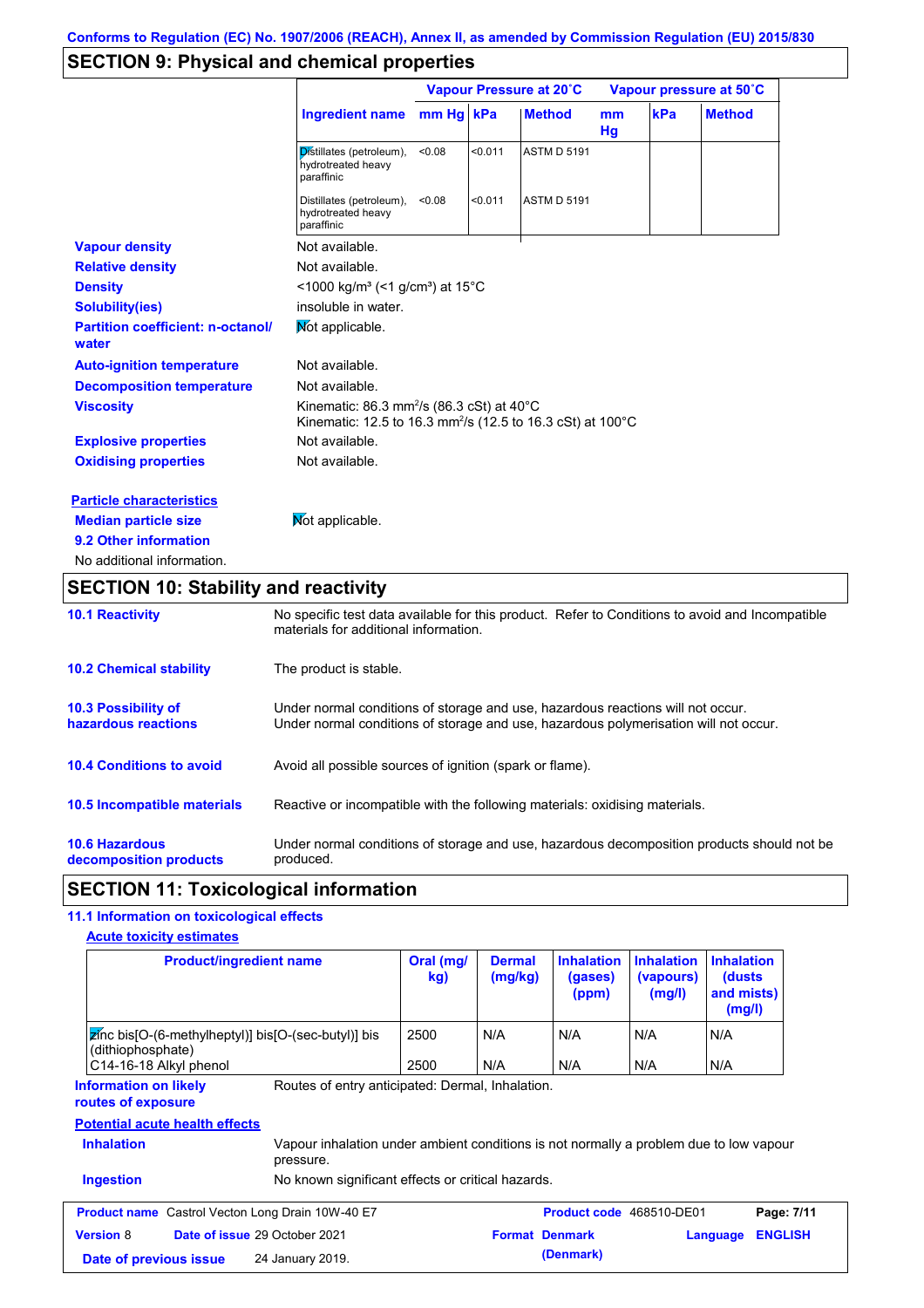# **SECTION 11: Toxicological information**

| Not considered a skin sensitizer. Based on data available for this or related materials.<br>Not classified as an eye irritant. Based on data available for this or related materials.                                                                                                                                                                                                |
|--------------------------------------------------------------------------------------------------------------------------------------------------------------------------------------------------------------------------------------------------------------------------------------------------------------------------------------------------------------------------------------|
|                                                                                                                                                                                                                                                                                                                                                                                      |
|                                                                                                                                                                                                                                                                                                                                                                                      |
|                                                                                                                                                                                                                                                                                                                                                                                      |
|                                                                                                                                                                                                                                                                                                                                                                                      |
|                                                                                                                                                                                                                                                                                                                                                                                      |
|                                                                                                                                                                                                                                                                                                                                                                                      |
|                                                                                                                                                                                                                                                                                                                                                                                      |
|                                                                                                                                                                                                                                                                                                                                                                                      |
| Overexposure to the inhalation of airborne droplets or aerosols may cause irritation of the                                                                                                                                                                                                                                                                                          |
|                                                                                                                                                                                                                                                                                                                                                                                      |
| Prolonged or repeated contact can defat the skin and lead to irritation and/or dermatitis.                                                                                                                                                                                                                                                                                           |
| Potential risk of transient stinging or redness if accidental eye contact occurs.                                                                                                                                                                                                                                                                                                    |
|                                                                                                                                                                                                                                                                                                                                                                                      |
| Combustion products resulting from the operation of internal combustion engines contaminate<br>engine oils during use. Used engine oil may contain hazardous components which have the<br>potential to cause skin cancer. Frequent or prolonged contact with all types and makes of used<br>engine oil must therefore be avoided and a high standard of personal hygiene maintained. |
|                                                                                                                                                                                                                                                                                                                                                                                      |
|                                                                                                                                                                                                                                                                                                                                                                                      |
|                                                                                                                                                                                                                                                                                                                                                                                      |
|                                                                                                                                                                                                                                                                                                                                                                                      |
|                                                                                                                                                                                                                                                                                                                                                                                      |

## **SECTION 12: Ecological information**

```
12.1 Toxicity
```
**Environmental hazards** Not classified as dangerous

#### **12.2 Persistence and degradability**

Not expected to be rapidly degradable.

#### **12.3 Bioaccumulative potential**

This product is not expected to bioaccumulate through food chains in the environment.

| <b>12.4 Mobility in soil</b>                                  |                                                                      |
|---------------------------------------------------------------|----------------------------------------------------------------------|
| <b>Soil/water partition</b><br>coefficient (K <sub>oc</sub> ) | Not available.                                                       |
| <b>Mobility</b>                                               | Spillages may penetrate the soil causing ground water contamination. |

#### **12.5 Results of PBT and vPvB assessment**

Product does not meet the criteria for PBT or vPvB according to Regulation (EC) No. 1907/2006, Annex XIII.

#### **12.6 Other adverse effects**

**Other ecological information**

Spills may form a film on water surfaces causing physical damage to organisms. Oxygen transfer could also be impaired.

### **SECTION 13: Disposal considerations**

|  | <b>13.1 Waste treatment methods</b> |  |
|--|-------------------------------------|--|
|  |                                     |  |

```
Methods of disposal
Product
```
**Hazardous waste** Yes. Where possible, arrange for product to be recycled. Dispose of via an authorised person/ licensed waste disposal contractor in accordance with local regulations.

### **European waste catalogue (EWC)**

| <b>Waste code</b>      |  | <b>Waste designation</b>                                        |  |                          |          |                |  |
|------------------------|--|-----------------------------------------------------------------|--|--------------------------|----------|----------------|--|
| $130205*$              |  | mineral-based non-chlorinated engine, gear and lubricating oils |  |                          |          |                |  |
|                        |  | <b>Product name</b> Castrol Vecton Long Drain 10W-40 E7         |  | Product code 468510-DE01 |          | Page: 8/11     |  |
| <b>Version 8</b>       |  | Date of issue 29 October 2021                                   |  | <b>Format Denmark</b>    | Language | <b>ENGLISH</b> |  |
| Date of previous issue |  | 24 January 2019.                                                |  | (Denmark)                |          |                |  |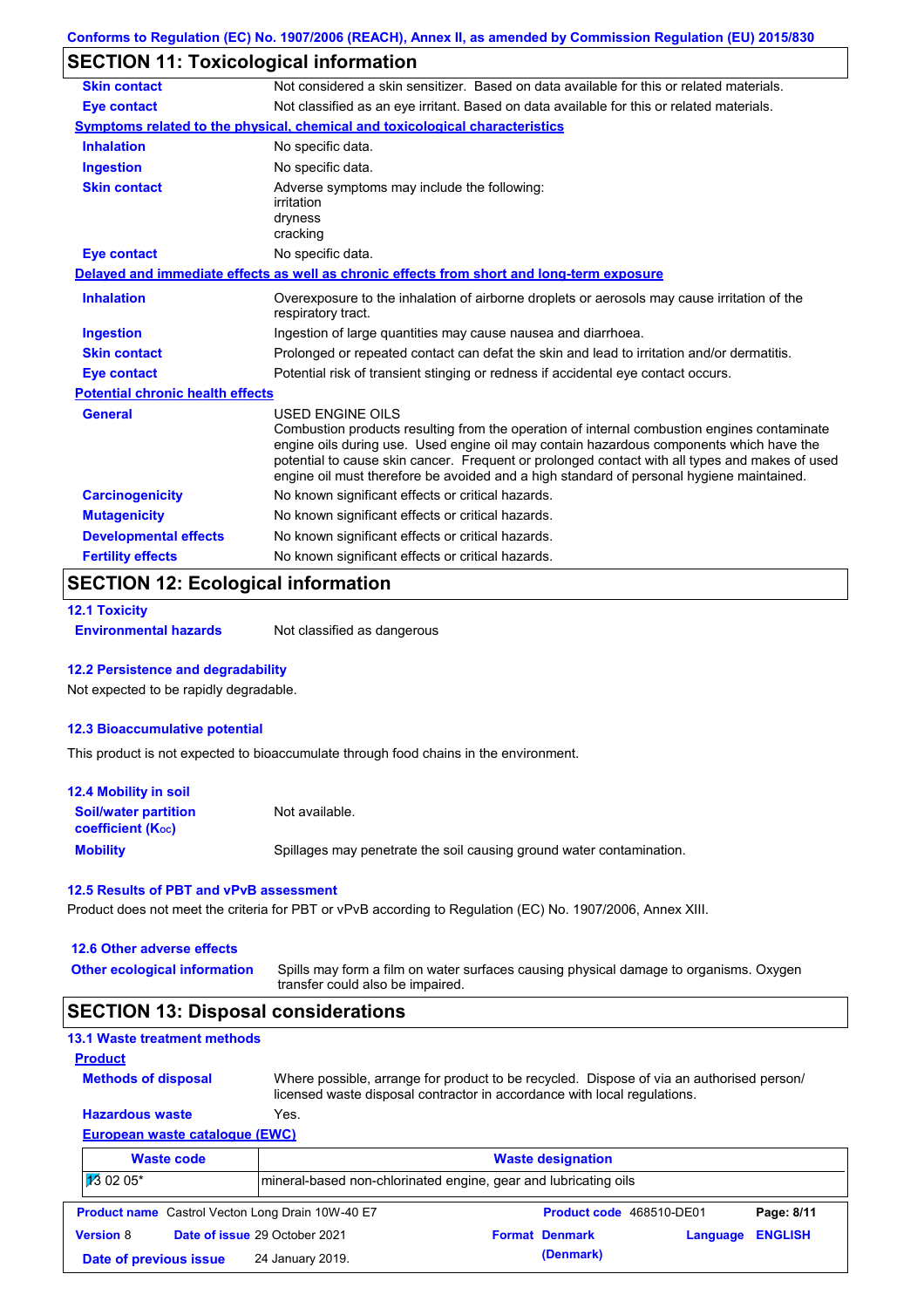# **SECTION 13: Disposal considerations**

However, deviation from the intended use and/or the presence of any potential contaminants may require an alternative waste disposal code to be assigned by the end user.

| <b>Methods of disposal</b>   | Where possible, arrange for product to be recycled. Dispose of via an authorised person/<br>licensed waste disposal contractor in accordance with local regulations.                                                                                                                                                                                                                                                                                                                            |
|------------------------------|-------------------------------------------------------------------------------------------------------------------------------------------------------------------------------------------------------------------------------------------------------------------------------------------------------------------------------------------------------------------------------------------------------------------------------------------------------------------------------------------------|
| <b>Special precautions</b>   | This material and its container must be disposed of in a safe way. Care should be taken when<br>handling emptied containers that have not been cleaned or rinsed out. Empty containers or<br>liners may retain some product residues. Empty containers represent a fire hazard as they may<br>contain flammable product residues and vapour. Never weld, solder or braze empty containers.<br>Avoid dispersal of spilt material and runoff and contact with soil, waterways, drains and sewers. |
| <b>Denmark - Waste group</b> | A                                                                                                                                                                                                                                                                                                                                                                                                                                                                                               |
| <b>References</b>            | Commission 2014/955/EU<br>Directive 2008/98/EC                                                                                                                                                                                                                                                                                                                                                                                                                                                  |

# **SECTION 14: Transport information**

|                                           | <b>ADR/RID</b> | <b>ADN</b>     | <b>IMDG</b>    | <b>IATA</b>    |
|-------------------------------------------|----------------|----------------|----------------|----------------|
| 14.1 UN number                            | Not regulated. | Not regulated. | Not regulated. | Not regulated. |
| 14.2 UN proper<br>shipping name           |                |                | $\blacksquare$ |                |
| <b>14.3 Transport</b><br>hazard class(es) |                |                | -              |                |
| 14.4 Packing<br>group                     |                |                | -              |                |
| 14.5<br><b>Environmental</b><br>hazards   | No.            | No.            | No.            | No.            |
| <b>Additional</b><br><b>information</b>   |                |                |                |                |

**14.6 Special precautions for user** Not available.

**14.7 Transport in bulk according to IMO instruments** Not available.

# **SECTION 15: Regulatory information**

|                                                                                                                                                          | 15.1 Safety, health and environmental regulations/legislation specific for the substance or mixture                            |                          |          |                |
|----------------------------------------------------------------------------------------------------------------------------------------------------------|--------------------------------------------------------------------------------------------------------------------------------|--------------------------|----------|----------------|
| EU Regulation (EC) No. 1907/2006 (REACH)                                                                                                                 |                                                                                                                                |                          |          |                |
|                                                                                                                                                          | Annex XIV - List of substances subject to authorisation                                                                        |                          |          |                |
| <b>Annex XIV</b>                                                                                                                                         |                                                                                                                                |                          |          |                |
| None of the components are listed.                                                                                                                       |                                                                                                                                |                          |          |                |
| <b>Substances of very high concern</b>                                                                                                                   |                                                                                                                                |                          |          |                |
| None of the components are listed.                                                                                                                       |                                                                                                                                |                          |          |                |
| EU Regulation (EC) No. 1907/2006 (REACH)                                                                                                                 |                                                                                                                                |                          |          |                |
| <b>Annex XVII - Restrictions</b><br>on the manufacture.<br>placing on the market<br>and use of certain<br>dangerous substances,<br>mixtures and articles | Not applicable.                                                                                                                |                          |          |                |
| <b>Other regulations</b>                                                                                                                                 |                                                                                                                                |                          |          |                |
| <b>REACH Status</b>                                                                                                                                      | The company, as identified in Section 1, sells this product in the EU in compliance with the<br>current requirements of REACH. |                          |          |                |
| <b>United States inventory</b><br>(TSCA 8b)                                                                                                              | All components are active or exempted.                                                                                         |                          |          |                |
| <b>Product name</b> Castrol Vecton Long Drain 10W-40 E7                                                                                                  |                                                                                                                                | Product code 468510-DE01 |          | Page: 9/11     |
| <b>Version 8</b>                                                                                                                                         | Date of issue 29 October 2021                                                                                                  | <b>Format Denmark</b>    | Language | <b>ENGLISH</b> |
| Date of previous issue                                                                                                                                   | 24 January 2019.                                                                                                               | (Denmark)                |          |                |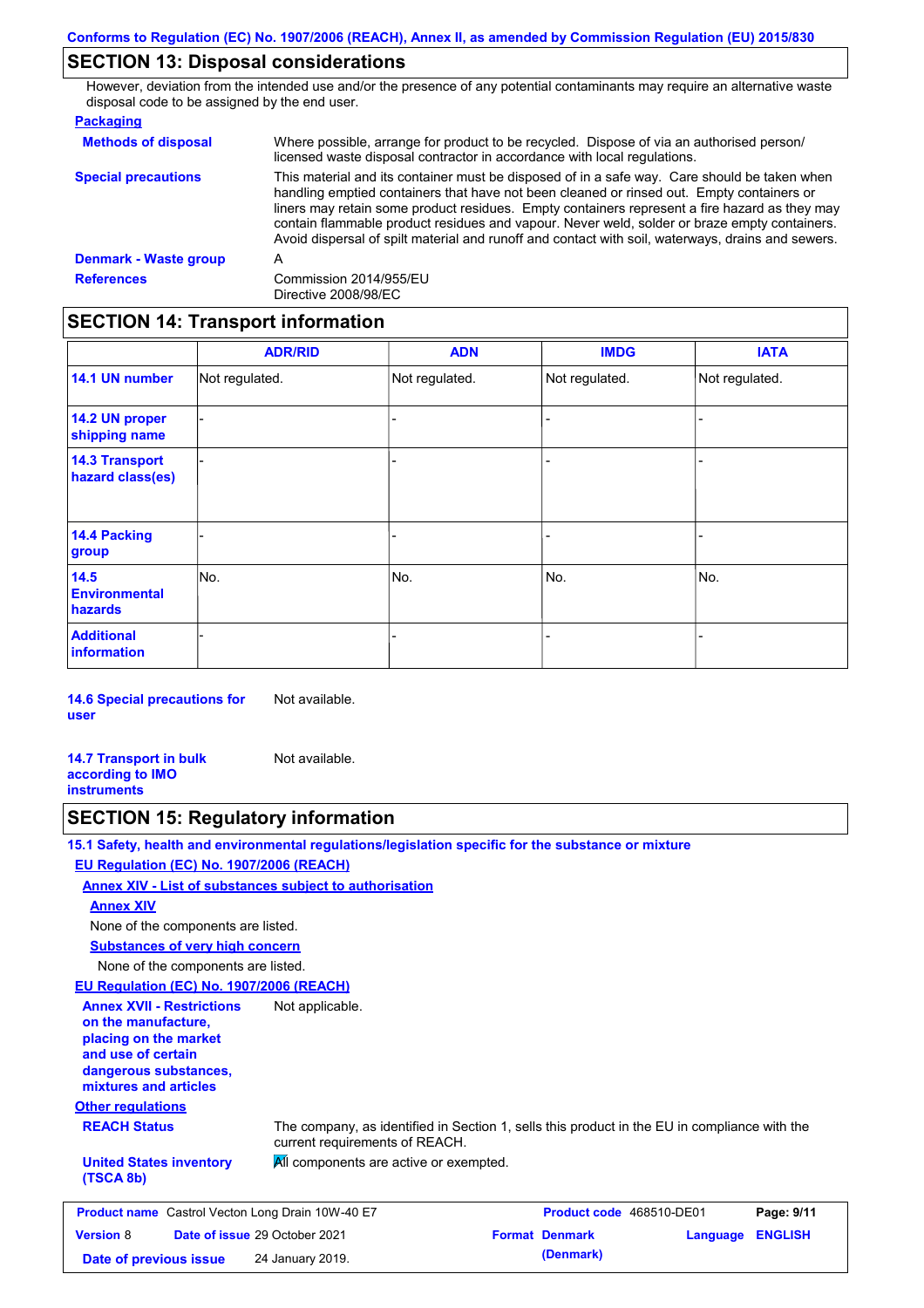# **SECTION 15: Regulatory information**

| <b>Australia inventory (AIIC)</b>                                                                 | All components are listed or exempted. |
|---------------------------------------------------------------------------------------------------|----------------------------------------|
| <b>Canada inventory</b>                                                                           | All components are listed or exempted. |
| <b>China inventory (IECSC)</b>                                                                    | All components are listed or exempted. |
| <b>Japan inventory (CSCL)</b>                                                                     | All components are listed or exempted. |
| <b>Korea inventory (KECI)</b>                                                                     | All components are listed or exempted. |
| <b>Philippines inventory</b><br>(PICCS)                                                           | All components are listed or exempted. |
| <b>Taiwan Chemical</b><br><b>Substances Inventory</b><br>(TCSI)                                   | All components are listed or exempted. |
| Ozone depleting substances (1005/2009/EU)                                                         |                                        |
| Not listed.                                                                                       |                                        |
| Prior Informed Consent (PIC) (649/2012/EU)<br>Not listed.<br><b>Persistent Organic Pollutants</b> |                                        |
| Not listed.                                                                                       |                                        |
| <b>EU - Water framework directive - Priority substances</b>                                       |                                        |
| Mone of the components are listed.                                                                |                                        |
| <b>Seveso Directive</b>                                                                           |                                        |
| This product is not controlled under the Seveso Directive.                                        |                                        |
| <b>National requlations</b>                                                                       |                                        |
| <b>List of undesirable</b><br><b>substances</b>                                                   | Not listed                             |
|                                                                                                   |                                        |
|                                                                                                   |                                        |

| <b>15.2 Chemical safety</b> | A Chemical Safety Assessment has been carried out for one or more of the substances within  |
|-----------------------------|---------------------------------------------------------------------------------------------|
| assessment                  | this mixture. A Chemical Safety Assessment has not been carried out for the mixture itself. |

# **SECTION 16: Other information**

| <b>Abbreviations and acronyms</b> | ADN = European Provisions concerning the International Carriage of Dangerous Goods by<br>Inland Waterway<br>ADR = The European Agreement concerning the International Carriage of Dangerous Goods by<br>Road<br>ATE = Acute Toxicity Estimate<br><b>BCF</b> = Bioconcentration Factor<br>CAS = Chemical Abstracts Service<br>CLP = Classification, Labelling and Packaging Regulation [Regulation (EC) No. 1272/2008]<br>CSA = Chemical Safety Assessment<br>CSR = Chemical Safety Report<br><b>DMEL = Derived Minimal Effect Level</b><br>DNEL = Derived No Effect Level<br>EINECS = European Inventory of Existing Commercial chemical Substances<br>ES = Exposure Scenario<br>EUH statement = CLP-specific Hazard statement<br>EWC = European Waste Catalogue<br>GHS = Globally Harmonized System of Classification and Labelling of Chemicals<br>IATA = International Air Transport Association<br>IBC = Intermediate Bulk Container<br><b>IMDG = International Maritime Dangerous Goods</b><br>LogPow = logarithm of the octanol/water partition coefficient<br>MARPOL = International Convention for the Prevention of Pollution From Ships, 1973 as<br>modified by the Protocol of 1978. ("Marpol" = marine pollution)<br>OECD = Organisation for Economic Co-operation and Development<br>PBT = Persistent, Bioaccumulative and Toxic<br>PNEC = Predicted No Effect Concentration<br>REACH = Registration, Evaluation, Authorisation and Restriction of Chemicals Regulation<br>[Regulation (EC) No. 1907/2006]<br>RID = The Regulations concerning the International Carriage of Dangerous Goods by Rail |
|-----------------------------------|-------------------------------------------------------------------------------------------------------------------------------------------------------------------------------------------------------------------------------------------------------------------------------------------------------------------------------------------------------------------------------------------------------------------------------------------------------------------------------------------------------------------------------------------------------------------------------------------------------------------------------------------------------------------------------------------------------------------------------------------------------------------------------------------------------------------------------------------------------------------------------------------------------------------------------------------------------------------------------------------------------------------------------------------------------------------------------------------------------------------------------------------------------------------------------------------------------------------------------------------------------------------------------------------------------------------------------------------------------------------------------------------------------------------------------------------------------------------------------------------------------------------------------------------------------------------------------------------------------------------|
|                                   | <b>RRN = REACH Registration Number</b><br>SADT = Self-Accelerating Decomposition Temperature<br>SVHC = Substances of Very High Concern                                                                                                                                                                                                                                                                                                                                                                                                                                                                                                                                                                                                                                                                                                                                                                                                                                                                                                                                                                                                                                                                                                                                                                                                                                                                                                                                                                                                                                                                            |

| <b>Product name</b> Castrol Vecton Long Drain 10W-40 E7 |  |                                      | <b>Product code</b> 468510-DE01 | Page: 10/11           |                         |  |
|---------------------------------------------------------|--|--------------------------------------|---------------------------------|-----------------------|-------------------------|--|
| <b>Version 8</b>                                        |  | <b>Date of issue 29 October 2021</b> |                                 | <b>Format Denmark</b> | <b>Language ENGLISH</b> |  |
| Date of previous issue                                  |  | 24 January 2019.                     |                                 | (Denmark)             |                         |  |